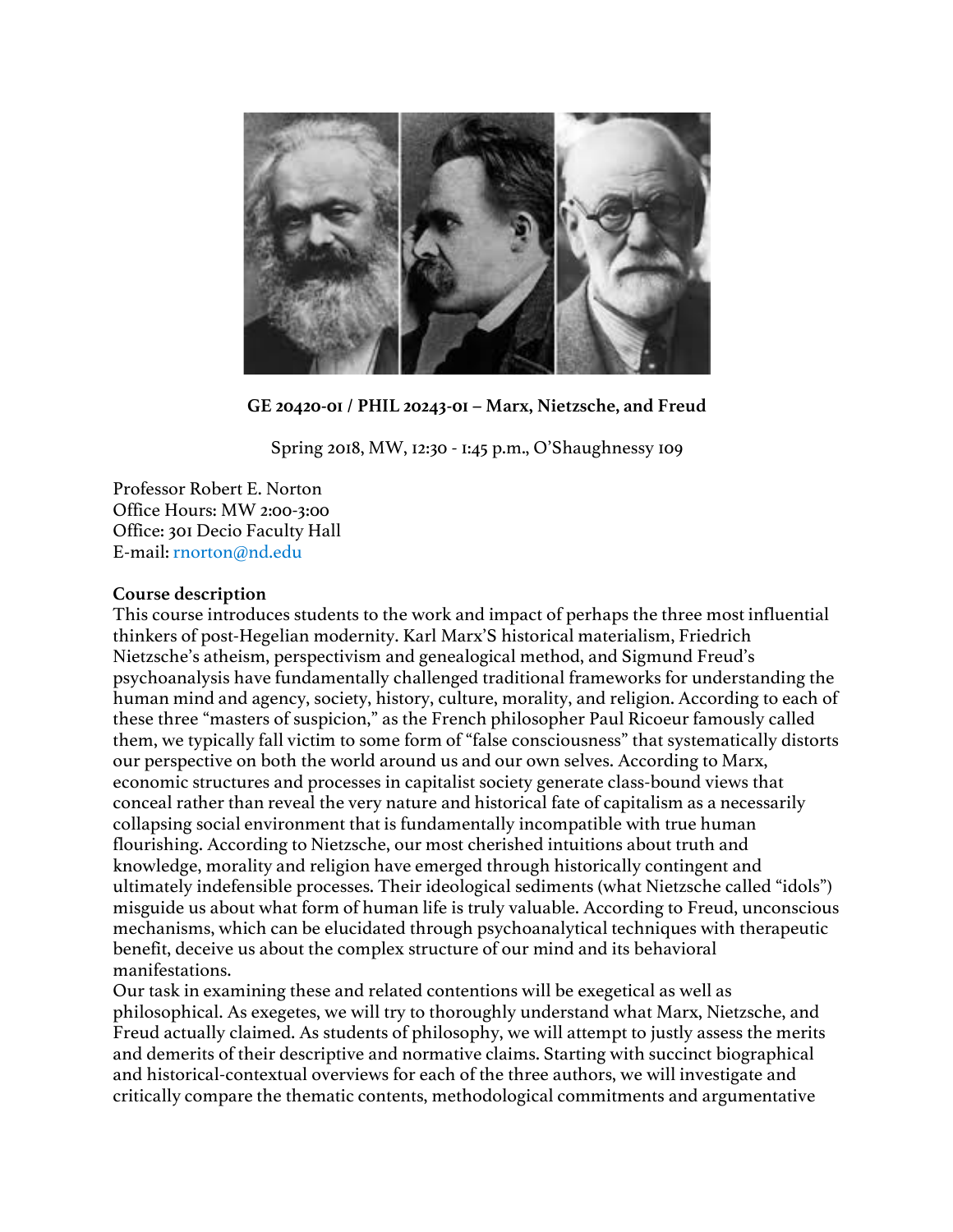structures of selected key writings that revolve around the following complementary topics: (1) society and history, (2) the human mind and human agency, (3) religion and morality, (4) culture, literature and the arts.

#### **Requirements**

Students will write two papers over the course of the semester. The first paper (4-5 pages, due on March 19) will concentrate on the analysis and critique of a specific argument based on a specific reasoning. The second paper (8-10 pages, due on May 2) will be comparative in character. Paper topics will be chosen in consultation with me 3 weeks before the papers are due. The first paper will count for 20%, the second for 30% of the grade. In addition, students will take three written exams: a short pre-midterm test (20 minutes), a short post-midterm test (20 minutes) and a final exam (2 hours). The two tests will each count for 5%, the final exam for 30% of the grade. Attendance and participation in class will count for 10% of the grade. Students must familiarize themselves with the Honor Code on the University's website and pledge to observe its provisions in all written and oral work, including oral presentations, quizzes and exams, and drafts and final versions of essays.

### **Schedule**

Wednesday, Jan. 17

# **Course Introduction: Marx, Nietzsche, and Freud – Philosophical and Historical Aspects of Comparison**

Monday, Jan. 22

Class cancelled in observance of on-campus Martin Luther King Jr. Day events.

**Required Reading**: Lewis S. Feuer, "Karl Marx." *The Encyclopedia Britannica*  (http://www.britannica.com/biography/Karl-Marx); Bernd Magnus, "Friedrich Nietzsche." *The Encyclopedia Britannica*  (http://www.britannica.com/biography/Friedrich-Nietzsche); Martin Even Jay, "Sigmund Freud." *The Encyclopedia Britannica*  (http://www.britannica.com/biography/Sigmund-Freud). **Recommended Reading**: Brian Leiter, "The Hermeneutics of Suspicion: Recovering Marx, Nietzsche, and Freud." *The Future of Philosophy*. Ed. Leiter. Oxford: Clarendon Press, 2004: 74- 105.

Wednesday, Jan 24

### **Hegel and Marx on History and Society**

**Required Reading**: Hegel, *Lectures on the Philosophy of World History*  (http://www.efm.bris.ac.uk/het/hegel/history.pdf, Translator's Introduction: 5-11; Introduction: 14-96); "Hegel. A Brief Illustrated Biography" (http://www.gwfhegel.org/hegelbio.html). **Recommended Reading**: Frederick C. Beiser, "Hegel's Historicism." *The Cambridge Companion to Hegel*. Ed. Beiser. London: Cambridge UP, 1993: 270-300; Daniel Little, "Philosophy of History." *The Stanford Encyclopedia of Philosophy* (http://plato.stanford.edu/entries/history/)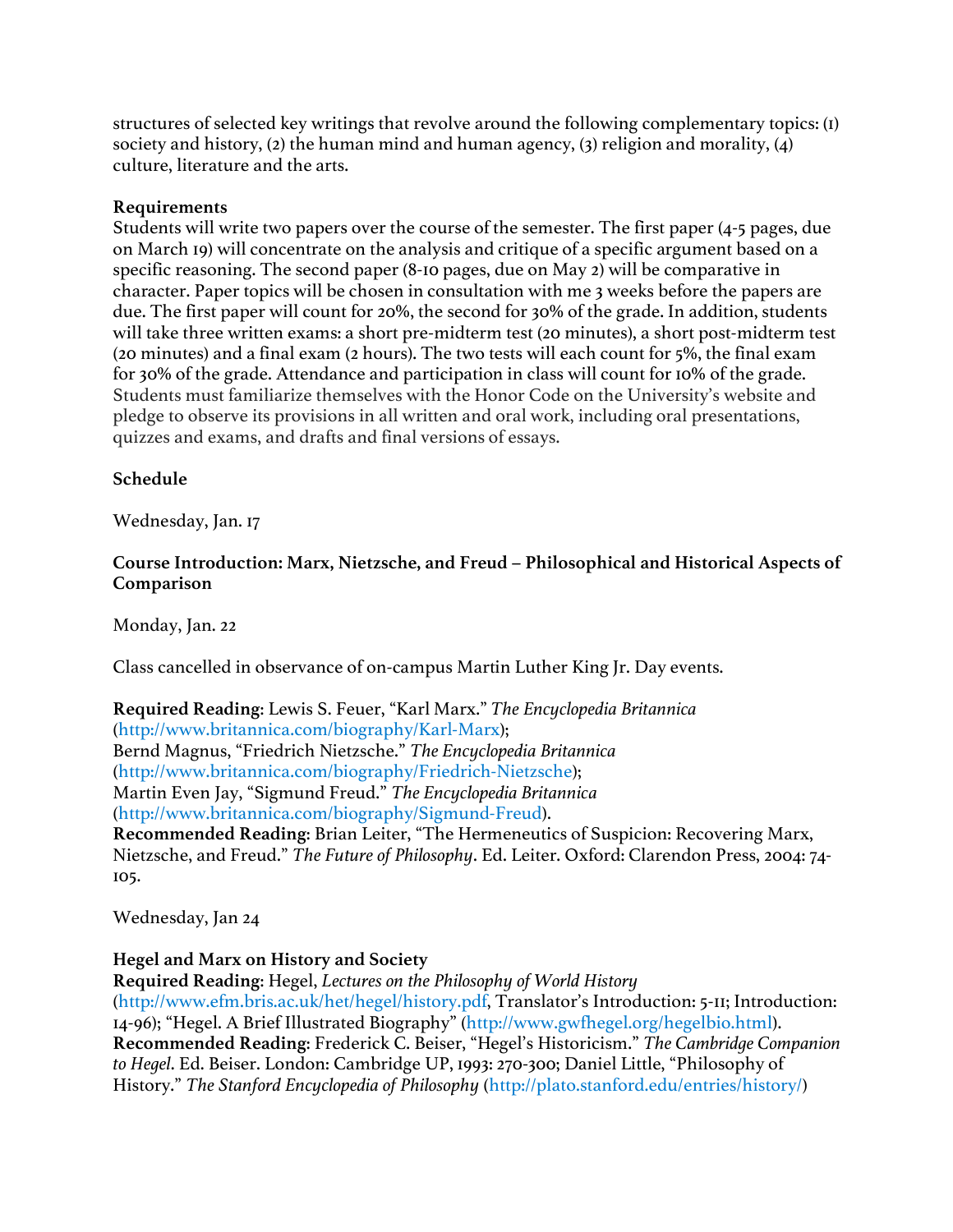Monday, Jan 29

**Hegel and Marx on History and Society** (cont.) **Required Reading**: Marx/Engels, *Manifesto of the Communist Party*  (https://www.marxists.org/archive/marx/works/download/pdf/Manifesto.pdf, Editorial Introduction: 2-3; Sections I-III: 14-34) **Recommended Reading:** G. A. Cohen, *Karl Marx's Theory of History. A Defence*. Oxford: Oxford UP, ²2000: 1-27 ("Images of History in Hegel and Marx").

Wednesday, Jan 31

**Feuerbach's Critique of Religion and Marx's Critique of Feuerbach Required Reading**: Ludwig Feuerbach, *The Essence of Christianity* (Introduction: §§1-2; Part I: Chs. XV and XVIII) **Recommended Reading**: Todd Gooch, "Ludwig Andreas Feuerbach." *The Stanford Encyclopedia of Philosophy* (http://plato.stanford.edu/entries/ludwig-feuerbach/)

Monday, Feb 5

**Feuerbach's Critique of Religion and Marx's Critique of Feuerbach** (cont.) **Required Reading**: Marx, *Theses on Feuerbach*; *German Ideology* (Part I: Feuerbach) **Recommended Reading**: Vittorio Hösle, *A Short History of German Philosophy*. Princeton: Princeton UP, 2017: 139-155 ("The Revolt against the Bourgeois World: Ludwig Feuerbach and Karl Marx").

Wednesday, Feb 7

**Marx's Early Critique of Capitalism: Alienation and False Consciousness Required Reading**: Marx, Marx, *1844 Manuscripts* (First manuscript) **Recommended Reading**: Allen Wood, *Karl Marx*. New York: Routledge, ²2004: 1-60 ("Part One: Alienation").

Monday, Feb 12

**Marx's Later Theory of Capitalism Required Reading**: Marx, *Capital* Vol. 1 (selected sections) 4 **Recommended Reading**: G.A. Cohen, *Marx's Theory of History*: 175-215 ("The Productive Forces and Capitalism")

Wednesday, Feb 14

### **Marx on Base, Superstructure, and Ideology**

**Required Reading**: Marx, *Critique of Political Economy* (Preface); *The German Ideology* (selected sections); Georg Lukács, *History and Class Consciousness*. London: Merlin Press, 1971: 60-79 ("Class Consciousness").

**Recommended Reading**: Raymond Williams, "Base and Superstructure in Marxist Cultural Theory."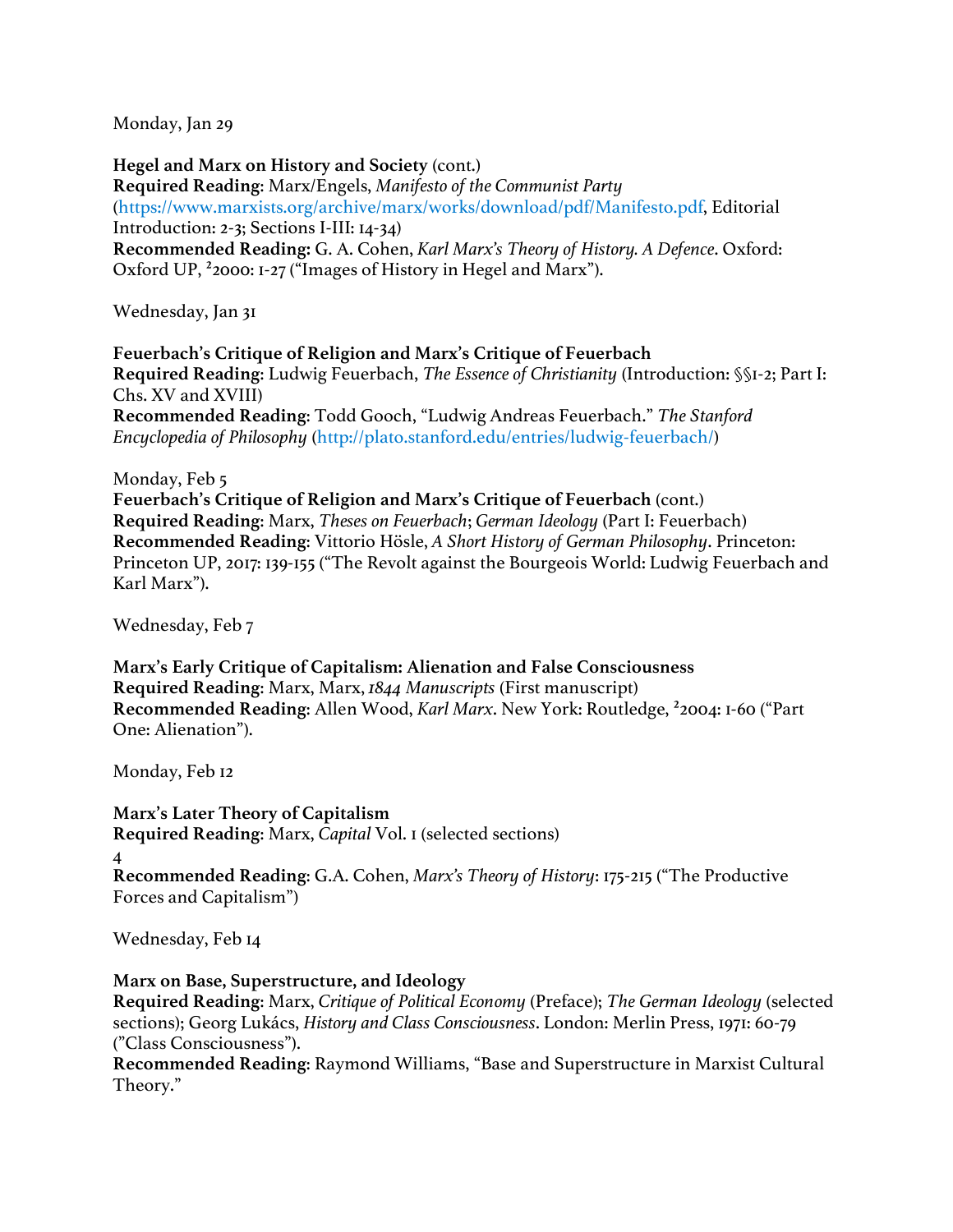(http://dtllc.fflch.usp.br/sites/dtllc.fflch.usp.br/files/Williams%20-%20Base%20and%20Superst ructure%20in%20Marxist%20Cultural%20Theory.pdf)

Monday, Feb 19

**Marxism and Morality Required Reading**: Marx, *Critique of the Gotha Program*; Steven Lukes, "Marxism, Morality, and Justice." *Royal Institute of Philosophy Lecture Series* 14 (1982): 177-205.

Wednesday, Feb 21

**Pre-midterm test** (20 minutes) **Nietzsche's Nihilism Required Reading**: Nietzsche, "Decline of Cosmological Values" and other passages from the unpublished work of the 1880s (*Nachlass*). **Recommended Reading**: Arthur C. Danto, *Nietzsche as Philosopher*. Expanded Edition. New York: Columbia UP, 2005: 1-17 (Ch. 1: "Philosophical Nihilism").

Monday, Feb 26

**Nietzsche's Perspectivism Required Reading**: Nietzsche, *On Truth and Lies in an Unmoral Sense* **Recommended Reading**: Maudemarie Clark, *Nietzsche on Truth and Philosophy*. Cambridge: Cambridge UP, 1990: 63-94 (Ch. 3: "Language and truth: Nietzsche's early denial of truth").

Wednesday, Feb 28

**Nietzsche's Perspectivism** (cont.) 5 **Required Reading**: Nietzsche, *Beyond Good and Evil* (Preface and sections 1-44); *Nachlass*  (selected passages) **Recommended Reading**: Maudemarie Clark, *Nietzsche on Truth and Philosophy*: 127-158 (Ch. 5: "Perspectivism").

Monday, March 5

**Nietzsche's Aestheticism Required Reading**: Nietzsche, *The Birth of Tragedy* (Sections 1-17) **Recommended Reading**: Arthur C. Danto, *Nietzsche as Philosopher*: 18-49 (Ch. 2: "Art and Irrationality").

Wednesday, March 7

**Nietzsche's Aestheticism** (cont.) **Required Reading**: Nietzsche, *The Birth of Tragedy* (Sections 8-25; "Attempt at Self-Criticism"); *The Gay Science* (Preface and selected sections)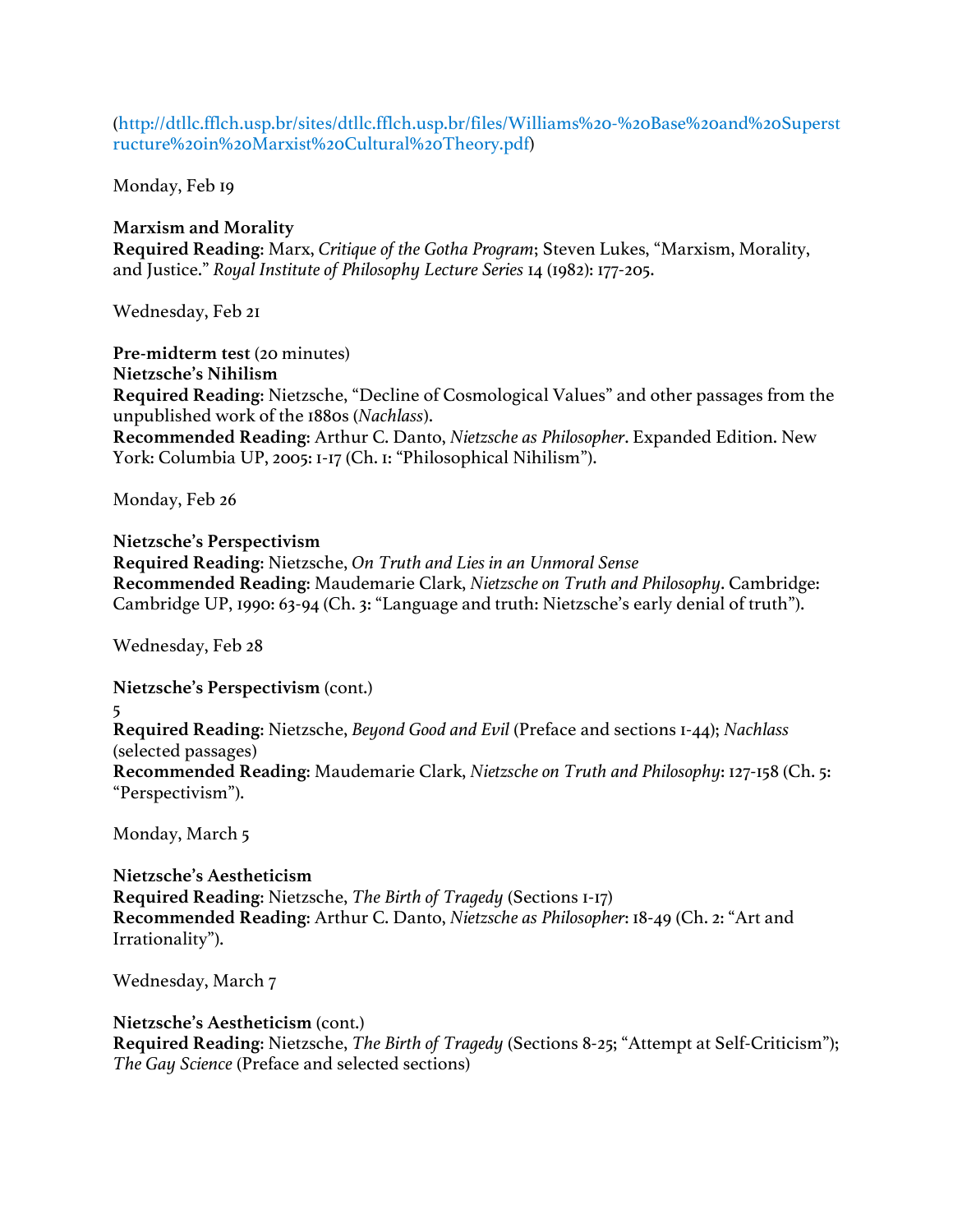# **March 10-18 Spring Break**

### Monday March 19

**Nietzsche's Conception and Practice of Genealogy Required Reading**: Nietzsche, *On the Genealogy of Morality* (Preface, First Treatise); Vittorio Hösle, *A Short History of German Philosophy*: 156-175 ("The Revolt against Universalistic Morals: Friedrich Nietzsche").

Wednesday, March 21

**Nietzsche's Conception and Practice of Genealogy** (cont.) **Required Reading**: Nietzsche, *On the Genealogy of Morality* (Second Treatise) **Recommended Reading**: Mathias Risse, "The Second Treatise in 'On the Genealogy of Morality': Nietzsche on the Origin of the Bad Conscience." *European Journal of Philosophy* 9 (2001): 55-81

Monday, March 26

**Midterm paper due** (4-5 pages) **Nietzsche's Conception and Practice of Genealogy** (cont.) 6 **Required Reading**: Nietzsche, *On the Genealogy of Morality* (Third Treatise) **Recommended Reading**: Maudemarie Clark, *Nietzsche on Truth and Philosophy*: 159-203 (Ch. 5: "The ascetic ideal").

Wednesday, March 28

**Nietzsche's Metaphysics: The Will to Power Required Reading**: Nietzsche, *Nachlass* (selected passages) **Recommended Reading**: Arthur C. Danto, *Nietzsche as* Philosopher: 196-210 (Ch. 8: "The Willto-Power"); Maudemarie Clark, *Nietzsche on Truth and Philosophy*: 205-244 (Ch. 5: "The will to power").

Monday, April 2

**Nietzsche's Concept of the Self and the Ideal of the Superhuman Required Reading**: Nietzsche, *The Gay Science*; *Beyond Good and Evil*; *Thus Spoke Zarathustra*; *Nachlass* (selected sections) **Recommended Reading**: Alexander Nehamas, *Nietzsche: Life as Literature*: 170-199 (Ch. 6: "How To Become What One Is").

Wednesday, April 4

**Post-Midterm test** (20 minutes) **Freud's Methodology of Dream Interpretation and its Theoretical Foundations**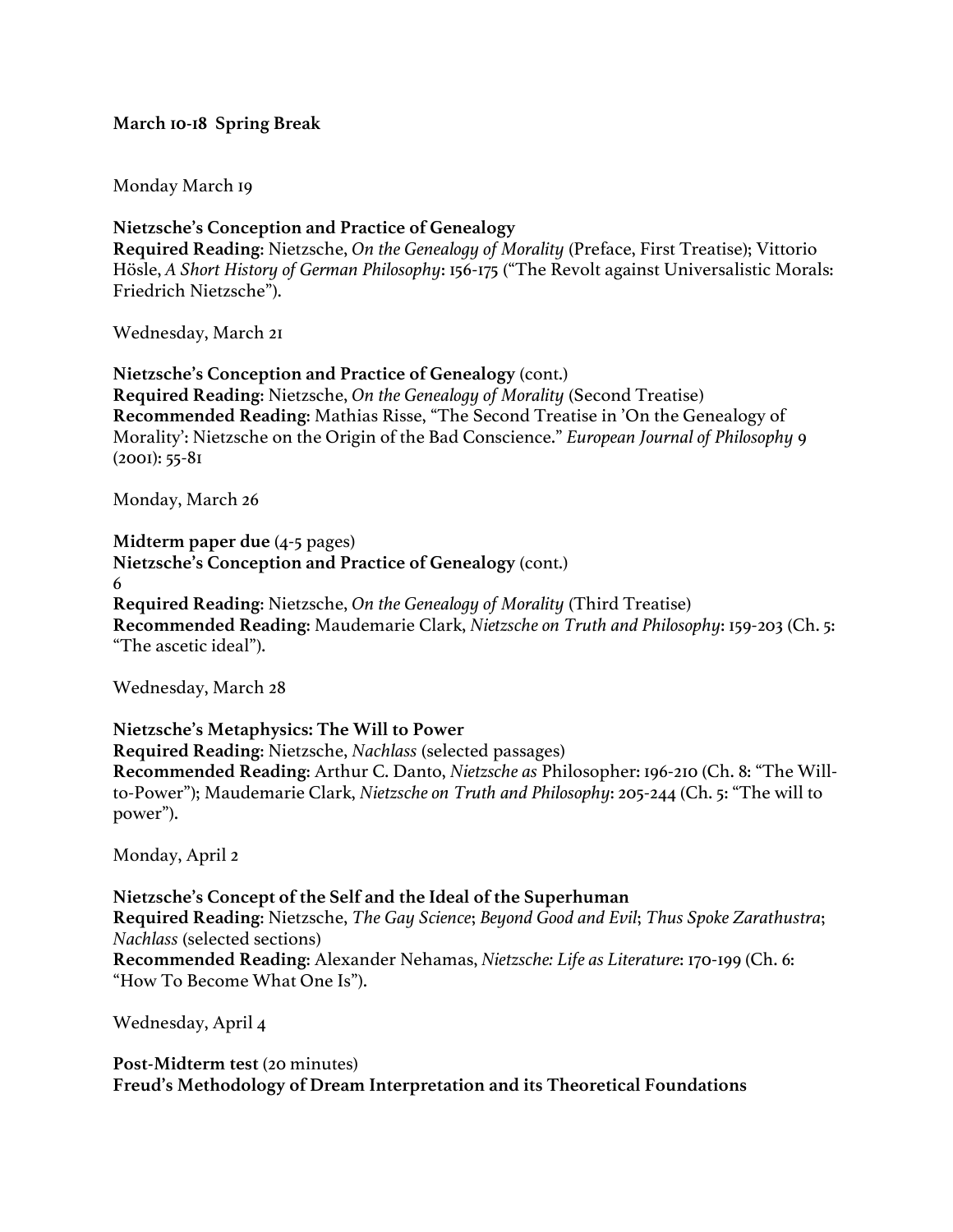**Required Reading**: Freud, *On Dreams*; Freud, *A General Introduction to Psychoanalysis* (Chs. VI, VII, XIV, XV) **Recommended Reading**: Jonathan Lear, *Freud.* New York: Routledge, 2006: 88-116. (Ch. 3: "The Interpretation of Dreams").

Monday, April 9

**Freud's Theory of the Mind Required Reading:** Freud, *An Outline to Psycho-Analysis* (Part I) **Recommended Reading:** Richard Wollheim, *Freud*. London: Fontana, ²1991: 42-64 (Ch. 2: "The Theory of Mind").

Wednesday, April 11

**Freud's Theory of the Mind** (cont.) 7 **Required Reading:** Freud, *An Outline to Psycho-Analysis* (Part II-III) **Recommended Reading:** Marcia Cavell, *The Psychoanalytic Mind: From Freud to Philosophy*. Cambridge, Mass.: Harvard UP: 1996: 9-41 (Ch. 1: "Meaning and Mind").

Monday, April 16

**Recent Criticisms and Defenses of Psycho-Analysis**

**Required Reading**: Adolf Grünbaum, *Foundations of Psychoanalysis. A Philosophical Critique*. Berkeley: University of California Press, 1984: 127-170 (Ch. 2: "Did Freud Vindicate His Method of Clinical Investigation?"); Richard Wollheim, "Desire Belief, and Professor Grünbaum's Freud." Wollheim, *The Mind and its Depth*. Cambridge, Mass.: Harvard UP: 91-111.

Wednesday, April 18

**Freud's Contribution to Social Psychology Required Reading**: Freud, *Mass Psychology and the Analysis of the 'I'* **Recommended Reading**: Jerome Rabow, "Psychoanalysis and Sociology." *Annual Review of Sociology* 9 (1983): 555-578.

Monday, April 22

**Freud's Critique of Religion Required Reading**: Freud, *The Future of an Illusion* (I-IV) **Recommended Reading**: Adolf Grünbaum, "Psychoanalysis and Theism." The Monist 79 (1987): 12-173.

Monday, April 23

**Freud's Critique of Religion** (cont.) **Required Reading**: Freud, *The Future of an Illusion* (V-X) **Recommended Reading**: William P. Alston, "Psychoanalytic Theory and Theistic Belief." *Faith and the Philosophers*. Ed. John Hick. New York: St. Martin's Press, 1964: 63-102.